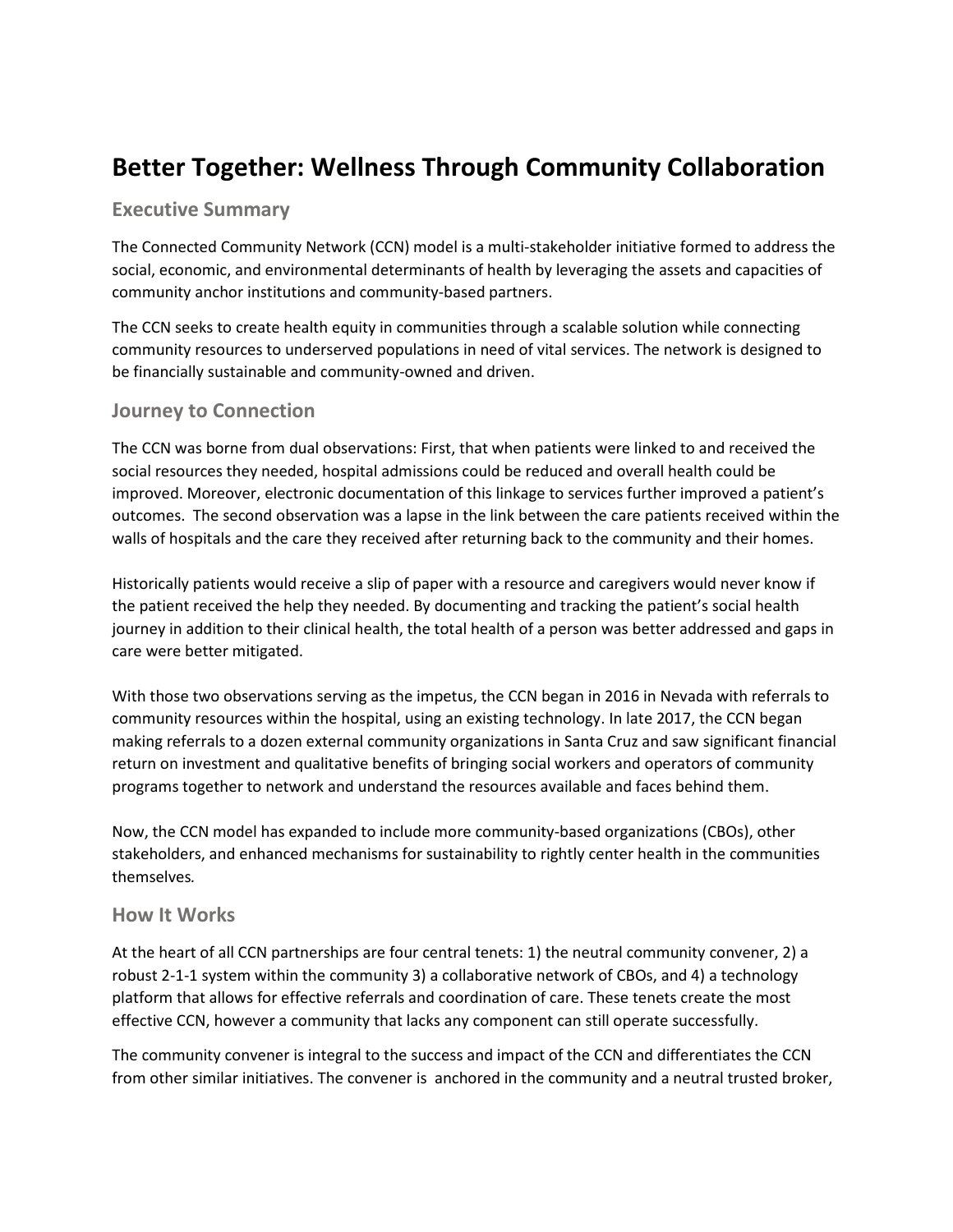functioning as the facilitator to bring together local community provider organizations, establish governance, manage network funding, and advocate and align the CCN with local initiatives.

2-1-1 is a three-digit number meant to provide information and referrals to health, human, and social service organizations in multiple languages. 2-1-1 is a confidential resource available every hour of each day wherein callers receive personalized information from a live resource specialist. A robust community 2-1-1 system engaged in the CCN acts as a safety net navigator for the network and strengthens the linkages to support services by creating further access points for those seeking help.

Finally, a shared technology platform allows the community network partners to make referrals and track the outcomes of those referrals more effectively by verifying how and when services are accessed.

With these components, the subsequent community network promotes a no wrong door approach, enabling greater access to and accountability for needed nonclinical services. The CCN also shifts power from sole large systems to community partners through shared governance- the convener hosts an inclusive community advisory group to garner feedback from all community partners engaged in the network, and to steward process improvement, and ensure community data is transparent and available to all CBOs.

In addition, the CCN model includes an innovative "community bank" concept, which ultimately creates a sustainable funding mechanism for public-private partnership. Funding Partners (e.g. any stakeholder with return on investment for this work, including other health systems, payers, government, businesses) will contribute to the community bank for a minimum three years, and share in community infrastructure costs (shared network costs) in three areas on an annual basis: 2-1-1 call center, convener project management and facilitation, and community capacity. The convener is the fiscal agent for the community bank and establishes commitments from funding partners.

While each CCN will look different depending on the composition and needs of that particular community, it is helpful to examine one site to gain a better understanding of the CCN framework and process.

## **Case Study: San Joaquin County, CA**

#### **Background/Overview**

San Joaquin County, California is a high-need, low-resourced area economically dependent on agriculture and grappling with significant homelessness issues. The county currently ranks 34th in the state for health outcomes and 40th for health factors among all 58 counties.

Despite these challenges, San Joaquin County is a highly collaborative community, motivated to use existing resources to improve the health and well-being of its residents. Community partners were engaged early during the planning phase to determine willingness for such an initiative. This spirit is ultimately one of the reasons behind the success of the San Joaquin County CCN.

The CCN infrastructure in San Joaquin is built on partnerships, which allows it to be community led and governed. In addition, this partnership base creates multiple access points, allowing the network to reach people where they are.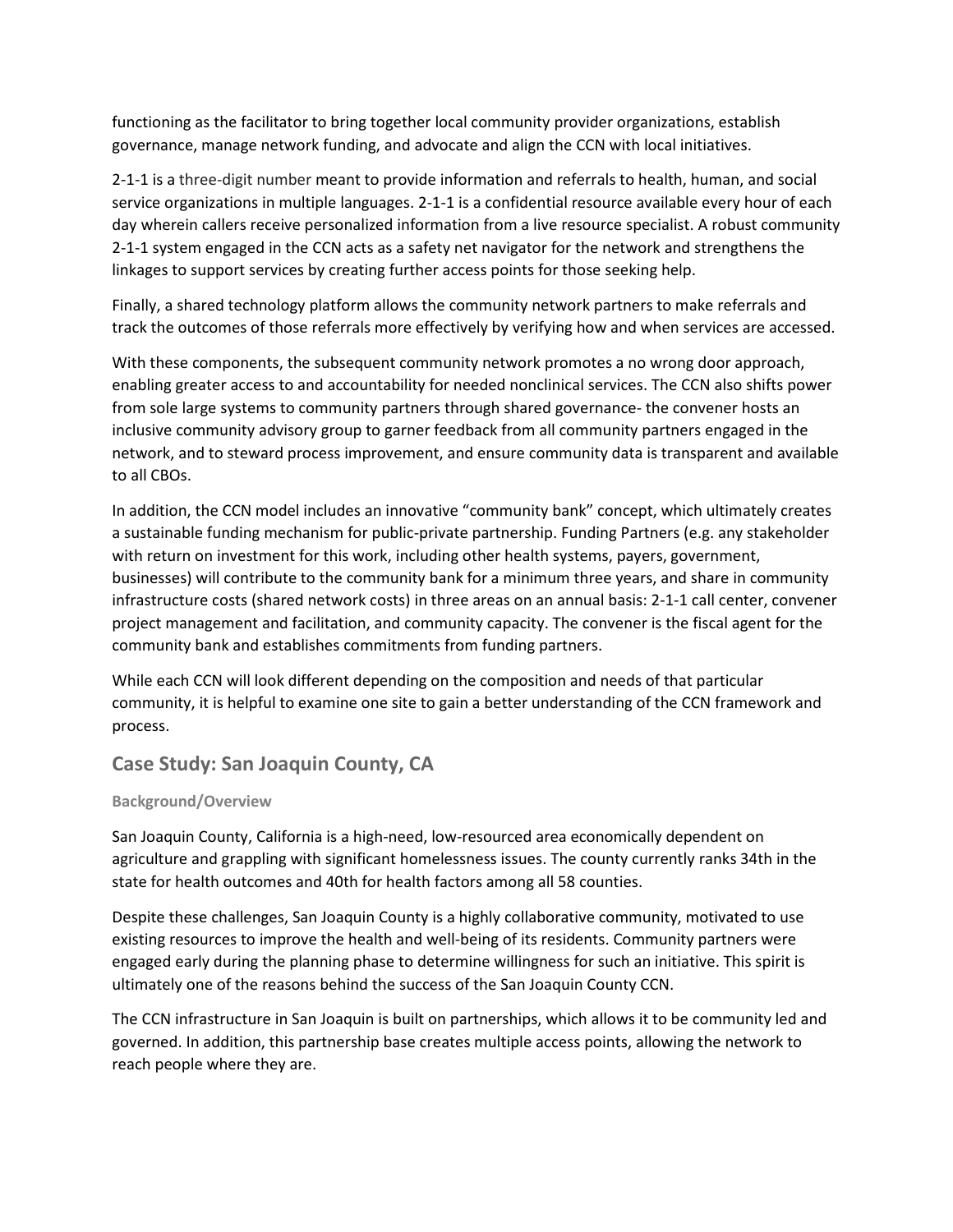The San Joaquin County convener is the United Way of San Joaquin (UWSJ). The UWSJ has been an exemplar neutral convener: providing network leadership, supporting governance and decision-making among partners, and leveraging existing community partnerships.

Through this model, the CCN and UWSJ received commitment from 11 funding partners, including Dignity Health St Joseph's Hospital and Medical Center, to pay into the community bank and sustain this work. The funding partners include Adventist Health, Blue Shield of California, Dignity Health, Kaiser Permanente, San Joaquin County Health Care Services – Whole Person Care, San Joaquin County Office of Education, Sutter Health, Abbott Fund, and University of the Pacific. The CCN represented by these health providers, healthcare payers, government agencies, and foundations financially contribute to collectively support an innovative public health infrastructure. The total contributions from these funding partners towards the community bank has totaled more than \$200,000 annually. In one case, a funding partner had already selected a different technology for their organization, however seeing the community's desire for a single technology solution and the number of partners engaged committed the organization to side with the community's selection, not their own. The San Joaquin County CCN's funding success coupled with consensus with the community demonstrates the strength of this model towards sustainability and driving engagement while reducing burden to CBOs.

In addition to UWSJ's leadership, the local 2-1-1 San Joaquin (211SJ), operated by the Family Resource and Referral Center, is engaged and operates as a safety net navigator for the network. Moreover, they power the self-referral portals available on the Stockton Strong (the county seat's COVID-19 resource page) and UWSJ websites.

Unite Us is the technology platform selected to enable bidirectional resource referrals for all partners to communicate and coordinate around an individual's needs. This technology provides enhanced coordination towards navigating social needs while streamlining processes for CBOs providing direct services.

**Connection in Action**

## *"*

*One of the cases that has impacted me the most has been an undocumented family of six. I met one of them before we were using the CCN. The family came to me with a problem and I looked for help through the internet and by phone. The need became more urgent when the pandemic arrived and employment became a problem. The family was months behind in rent payments and struggled with food scarcity. I was able to make a referral which could help them financially. Then I made another referral and we were able to help the family find more help to pay their rent. Thanks to the CCN, families get the help they need within 24 hours. The family is very grateful, especially since they are not English speaking and they are able to get the help they need in their native language.*

### *"*

-Luz Ochoa, Stocktonians Taking Action to Neutralize Drugs (STAND) Trustbuilder, Stockton, California.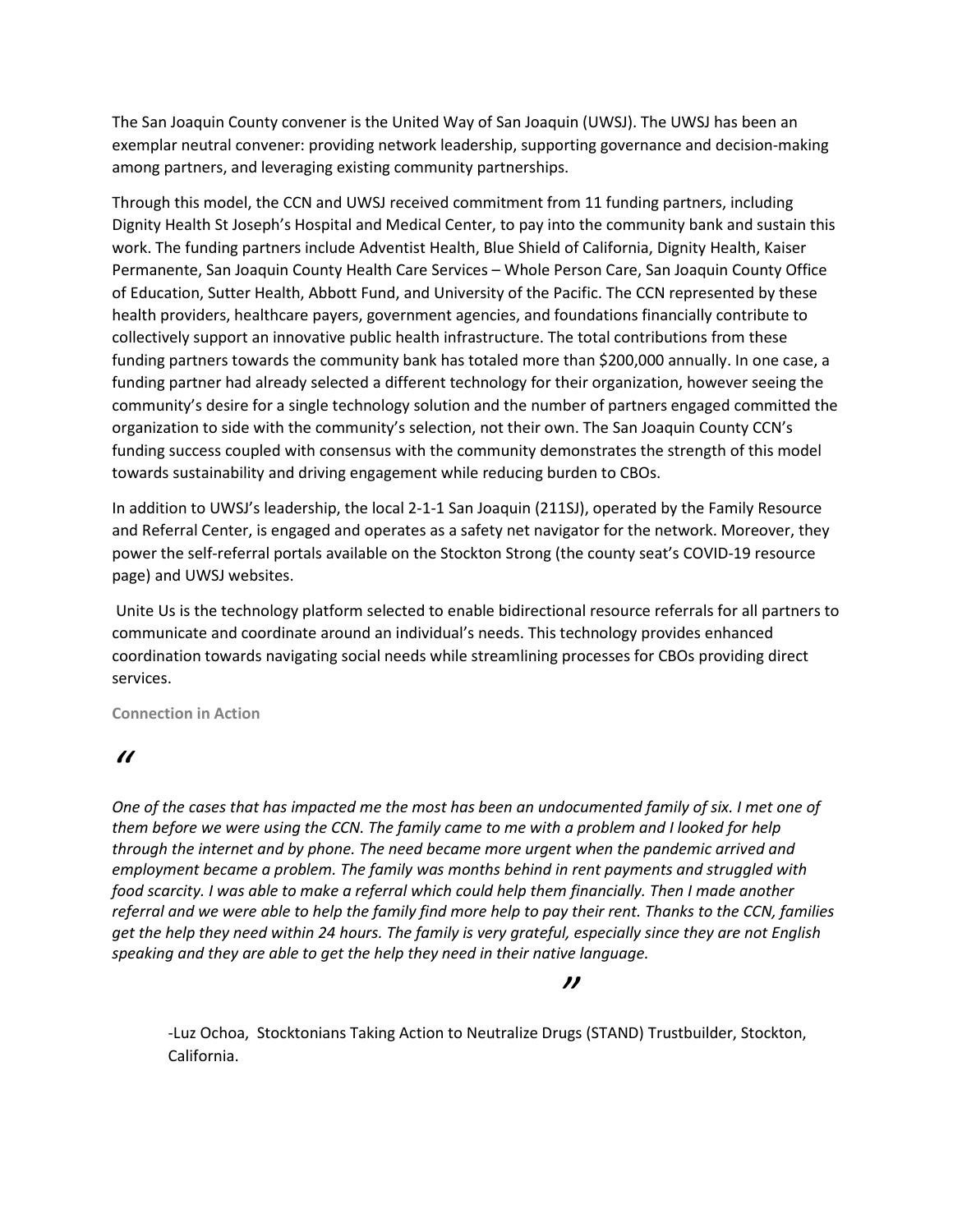#### **Community Alignment**

The San Joaquin CCN is also integrated with CommonSpirit's Homeless Health Initiative (HHI), a comprehensive investment program to prevent homelessness and serve the health needs of people experiencing homelessness. As part of HHI, CommonSpirit partnered with Stocktonians Taking Action to Neutralize Drugs (STAND) and California's county-based Whole Person Care program, which supports homeless health interventions, to purchase and build homes in Stockton in order to ensure housing was available for individuals who are enrolled in Whole Person Care.

CommonSpirit is also partnering with the Salvation Army to create the Street Level project in San Joaquin and three other sites in California. Using a successful program in Seattle as a model, case managers meet people where they are living on the street and connect them to community services and agencies and help them transition to stable housing.

#### **CCN and COVID-19**

The framework of the San Joaquin County CCN was tested by the COVID-19 pandemic. Social needs for many residents rose dramatically due to COVID-19 and its economic ripple effect. Many CBOs were deeply impacted financially and largely unprepared to operate in the virtual-first world. Some CBOs were forced to close their doors, reduce staff, or limit services in the early phase of shelter-in-place.

The challenges of the pandemic highlighted the significant roles of the CCN convener and 2-1-1. UWSJ responded immediately to create and add a volunteer program to the network to serve short-staffed community-based organizations, while also securing local funding, including a \$1 million private donation, to support CBOs through the crisis. In 2020, 211SJ call centers received over 61,000 calls, three times their prior year volume. Calls for food and rental assistance needs were twenty-fold and four-fold higher, respectively, compared to 2019. The CCN model was tested by the pandemic and has withstood the strain. The flexibility of the model, leadership and community engagement, and the strength of the networks to support the CBOs in crisis have proven to be essential.

#### **Growth/Future State**

In its first 17 months, the San Joaquin County CCN partnered with 89 community organizations and 131 community programs. Nearly 2,000 network referrals were generated, and more than 1,500 individuals were served. In the first six months of 2021, the San Joaquin County CCN saw a 61 percent increase in referral activity and partner engagement. CommonSpirit Health aims to replicate the success of San Joaquin over our 21 state footprint and establish networks endemic to each community's needs.

The San Joaquin County CCN validates the core premise of the Connected Community Network: Through partnership between local organizations and entities, the needs of the vulnerable and underserved in a community can be better met using a sustainable financial model and an inclusive, community-anchored approach.

# **CCN Addresses Equity**

Health disparities are shaped by determinants of health such as social factors, environmental factors, behaviors, etc, and achieving health equity demands cross-sector engagement. Reaching health equity cannot be done in silo but as a community wide effort. The CCN's foundation is designed for achieving